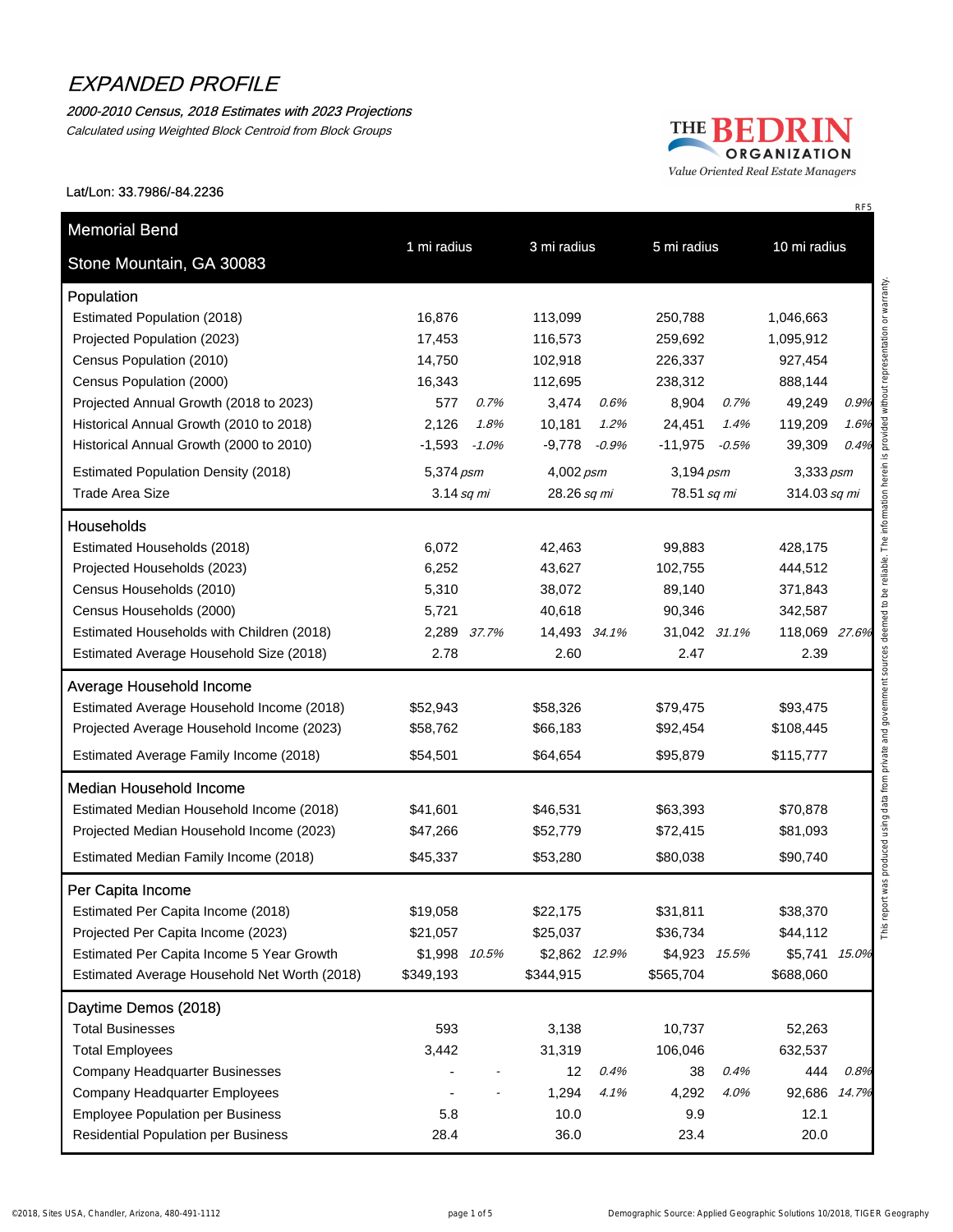### 2000-2010 Census, 2018 Estimates with 2023 Projections

Calculated using Weighted Block Centroid from Block Groups

### THE BEDRIN ORGANIZATION Value Oriented Real Estate Managers

RF5

#### Lat/Lon: 33.7986/-84.2236

| Stone Mountain, GA 30083                                                         | 1 mi radius   |               | 3 mi radius     |               |                   | 5 mi radius                      |                                | 10 mi radius |  |
|----------------------------------------------------------------------------------|---------------|---------------|-----------------|---------------|-------------------|----------------------------------|--------------------------------|--------------|--|
|                                                                                  |               |               |                 |               |                   |                                  |                                |              |  |
| Race & Ethnicity                                                                 |               |               |                 |               |                   |                                  |                                |              |  |
| White (2018)                                                                     | 2,160         | 12.8%         | 22,997 20.3%    |               | 80,139            | 32.0%                            | 390,666 37.3%                  |              |  |
| Black or African American (2018)                                                 | 11,078        | 65.6%         | 72,197          | 63.8%         | 137,984           | 55.0%                            | 479,931                        | 45.9%        |  |
| American Indian or Alaska Native (2018)                                          | 68            | 0.4%          | 304             | 0.3%          | 606               | 0.2%                             | 3,977                          | 0.4%         |  |
| Asian (2018)                                                                     | 2,765<br>17   | 16.4%<br>0.1% | 11,180<br>59    | 9.9%<br>0.1%  | 20,893<br>102     | 8.3%                             | 80,700<br>507                  | 7.7%         |  |
| Hawaiian or Pacific Islander (2018)<br>Other Race (2018)                         | 278           | 1.6%          | 3,025           | 2.7%          | 4,913             | $\overline{\phantom{a}}$<br>2.0% | 63,591                         | 6.1%         |  |
| Two or More Races (2018)                                                         | 511           | 3.0%          | 3,336           | 2.9%          | 6,152             | 2.5%                             | 27,292                         | 2.6%         |  |
|                                                                                  |               |               |                 |               |                   |                                  |                                |              |  |
| Not Hispanic or Latino Population (2018)                                         | 16,123        | 95.5%         | 106,279         | 94.0%         | 238,527           | 95.1%                            | 906,787 86.6%                  |              |  |
| Hispanic or Latino Population (2018)                                             | 753           | 4.5%          | 6,820           | 6.0%          | 12,261            | 4.9%                             | 139,876 13.4%                  |              |  |
| Not Hispanic or Latino Population (2023)                                         | 16,706<br>747 | 95.7%<br>4.3% | 109,726         | 94.1%<br>5.9% | 247,182<br>12,510 | 95.2%<br>4.8%                    | 948,284 86.5%<br>147,628 13.5% |              |  |
| Hispanic or Latino Population (2023)                                             | 14,264        | 96.7%         | 6,847<br>97,437 | 94.7%         | 215,725           | 95.3%                            | 795,865 85.8%                  |              |  |
| Not Hispanic or Latino Population (2010)<br>Hispanic or Latino Population (2010) | 486           | 3.3%          | 5,481           | 5.3%          | 10,612            | 4.7%                             | 131,588 14.2%                  |              |  |
| Not Hispanic or Latino Population (2000)                                         | 15,801        | 96.7%         | 107,313         | 95.2%         | 229,011           | 96.1%                            | 799,654 90.0%                  |              |  |
| Hispanic or Latino Population (2000)                                             | 542           | 3.3%          | 5,382           | 4.8%          | 9,301             | 3.9%                             | 88,491                         | 10.0%        |  |
| Projected Hispanic Annual Growth (2018 to 2023)                                  | -5            | $-0.1%$       | 26              | 0.1%          | 249               | 0.4%                             | 7,752                          | 1.1%         |  |
| Historic Hispanic Annual Growth (2000 to 2018)                                   | 211           | 2.2%          | 1,438           | 1.5%          | 2,960             | 1.8%                             | 51,386                         | 3.2%         |  |
|                                                                                  |               |               |                 |               |                   |                                  |                                |              |  |
| Age Distribution (2018)<br>Age Under 5                                           | 1,468         | 8.7%          | 8,840           | 7.8%          | 17,453            | 7.0%                             | 68,994                         | 6.6%         |  |
| Age 5 to 9 Years                                                                 | 1,263         | 7.5%          | 7,600           | 6.7%          | 16,225            | 6.5%                             | 63,863                         | 6.1%         |  |
| Age 10 to 14 Years                                                               | 1,133         | 6.7%          | 7,286           | 6.4%          | 15,694            | 6.3%                             | 62,057                         | 5.9%         |  |
| Age 15 to 19 Years                                                               | 1,068         | 6.3%          | 7,032           | 6.2%          | 14,521            | 5.8%                             | 62,463                         | 6.0%         |  |
| Age 20 to 24 Years                                                               | 1,115         | 6.6%          | 7,641           | 6.8%          | 14,930            | 6.0%                             | 75,163                         | 7.2%         |  |
| Age 25 to 29 Years                                                               | 1,507         | 8.9%          | 9,923           | 8.8%          | 19,594            | 7.8%                             | 96,603                         | 9.2%         |  |
| Age 30 to 34 Years                                                               | 1,335         | 7.9%          | 9,164           | 8.1%          | 19,317            | 7.7%                             | 88,337                         | 8.4%         |  |
| Age 35 to 39 Years                                                               | 1,298         | 7.7%          | 8,574           | 7.6%          | 18,511            | 7.4%                             | 80,876                         | 7.7%         |  |
| Age 40 to 44 Years                                                               | 1,103         | 6.5%          | 7,628           | 6.7%          | 16,758            | 6.7%                             | 70,302                         | 6.7%         |  |
| Age 45 to 49 Years                                                               | 1,035         | 6.1%          | 7,591           | 6.7%          | 17,455            | 7.0%                             | 70,658                         | 6.8%         |  |
| Age 50 to 54 Years                                                               | 982           | 5.8%          | 7,197           | 6.4%          | 16,789            | 6.7%                             | 66,463                         | 6.3%         |  |
| Age 55 to 59 Years                                                               | 972           | 5.8%          | 6,794           | 6.0%          | 16,432            | 6.6%                             | 64,276                         | 6.1%         |  |
| Age 60 to 64 Years                                                               | 847           | 5.0%          | 5,805           | 5.1%          | 14,462            | 5.8%                             | 55,976                         | 5.3%         |  |
| Age 65 to 74 Years                                                               | 1,220         | 7.2%          | 7,896           | 7.0%          | 20,045            | $8.0\%$                          | 75,250                         | 7.2%         |  |
| Age 75 to 84 Years                                                               | 395           | 2.3%          | 3,043           | 2.7%          | 8,847             | 3.5%                             | 31,873                         | 3.0%         |  |
| Age 85 Years or Over                                                             | 134           | 0.8%          | 1,084           | 1.0%          | 3,756             | 1.5%                             | 13,508                         | 1.3%         |  |
| Median Age                                                                       | 32.6          |               | 33.9            |               | 36.5              |                                  | 35.3                           |              |  |
| Gender Age Distribution (2018)                                                   |               |               |                 |               |                   |                                  |                                |              |  |
| Female Population                                                                |               | 8,817 52.2%   | 58,996 52.2%    |               | 132,900 53.0%     |                                  | 536,644 51.3%                  |              |  |
| Age 0 to 19 Years                                                                |               | 2,413 27.4%   | 14,928 25.3%    |               | 31,203 23.5%      |                                  | 125,745 23.4%                  |              |  |
| Age 20 to 64 Years                                                               |               | 5,390 61.1%   | 36,841 62.4%    |               | 81,916 61.6%      |                                  | 340,155 63.4%                  |              |  |
| Age 65 Years or Over                                                             |               | 1,013 11.5%   |                 | 7,227 12.3%   | 19,781 14.9%      |                                  | 70,744 13.2%                   |              |  |
| Female Median Age                                                                | 34.0          |               | 35.3            |               | 38.1              |                                  | 36.4                           |              |  |
| Male Population                                                                  |               | 8,059 47.8%   | 54,103 47.8%    |               | 117,888 47.0%     |                                  | 510,019 48.7%                  |              |  |
| Age 0 to 19 Years                                                                |               | 2,520 31.3%   | 15,830 29.3%    |               | 32,691 27.7%      |                                  | 131,632 25.8%                  |              |  |
| Age 20 to 64 Years                                                               |               | 4,805 59.6%   | 33,478 61.9%    |               | 72,331 61.4%      |                                  | 328,500 64.4%                  |              |  |
| Age 65 Years or Over                                                             | 735           | 9.1%          |                 | 4,796 8.9%    | 12,867 10.9%      |                                  | 49,887                         | 9.8%         |  |
| Male Median Age                                                                  | 31.3          |               | 32.4            |               | 34.8              |                                  | 34.1                           |              |  |
|                                                                                  |               |               |                 |               |                   |                                  |                                |              |  |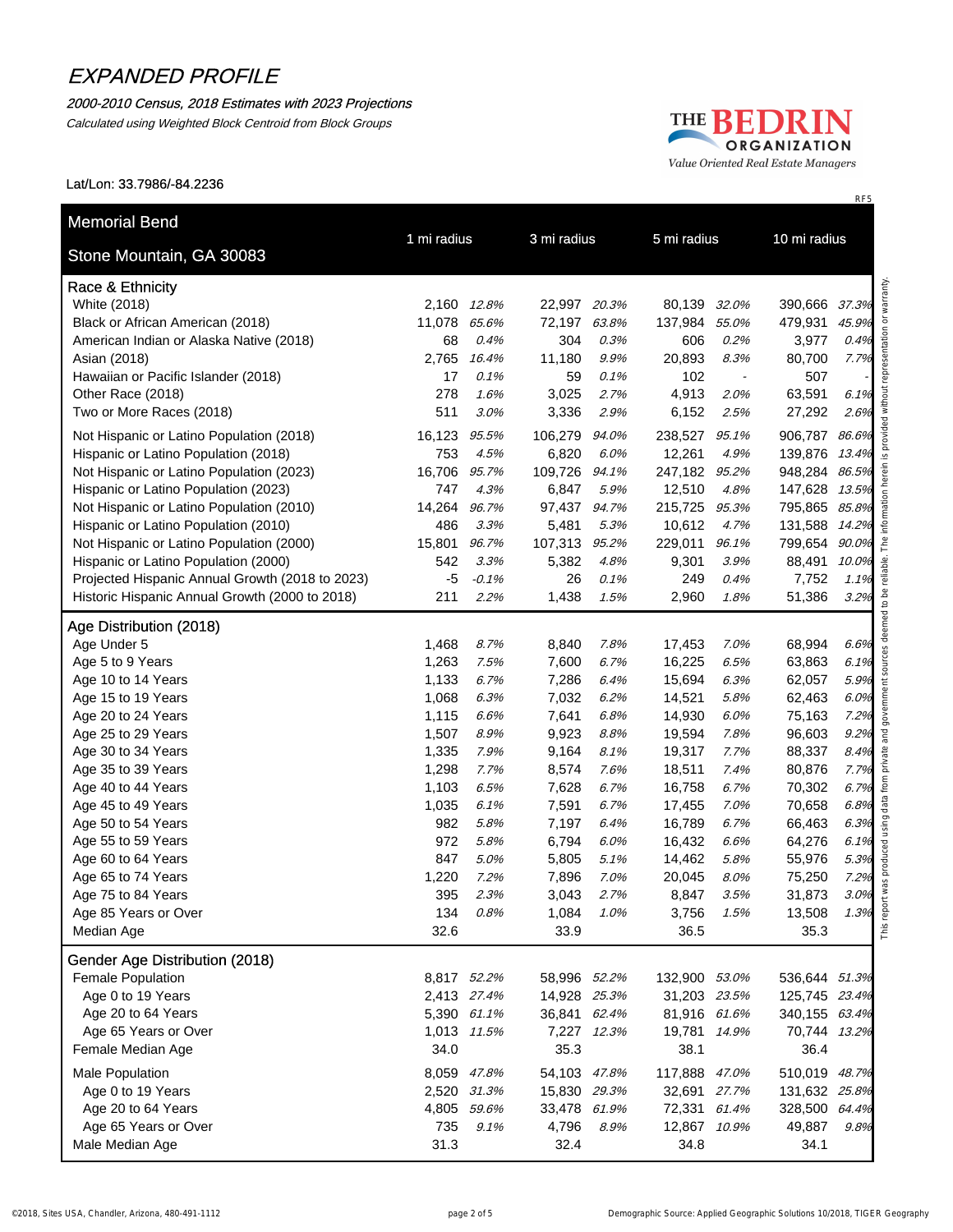#### 2000-2010 Census, 2018 Estimates with 2023 Projections

Calculated using Weighted Block Centroid from Block Groups

### THE BEDRIN ORGANIZATION Value Oriented Real Estate Managers

Lat/Lon: 33.7986/-84.2236

| Stone Mountain, GA 30083                     | 1 mi radius  |             | 3 mi radius  |             | 5 mi radius   |       | 10 mi radius  |       |
|----------------------------------------------|--------------|-------------|--------------|-------------|---------------|-------|---------------|-------|
| Household Income Distribution (2018)         |              |             |              |             |               |       |               |       |
| HH Income \$200,000 or More                  | 206          | 3.4%        | 1,244        | 2.9%        | 7,129         | 7.1%  | 42,018        | 9.8%  |
| HH Income \$150,000 to \$199,999             | 195          | 3.2%        | 1,446        | 3.4%        | 5,796         | 5.8%  | 27,586        | 6.4%  |
| HH Income \$100,000 to \$149,999             | 459          | 7.6%        | 3,695        | 8.7%        | 11,868        | 11.9% | 57,680        | 13.5% |
| HH Income \$75,000 to \$99,999               | 530          | 8.7%        | 4,491        | 10.6%       | 11,546 11.6%  |       | 52,437 12.2%  |       |
| HH Income \$50,000 to \$74,999               | 1,057        | 17.4%       | 7,608        | 17.9%       | 17,490 17.5%  |       | 75,246        | 17.6% |
| HH Income \$35,000 to \$49,999               | 1,040        | 17.1%       | 7,023        | 16.5%       | 13,926 13.9%  |       | 56,448        | 13.2% |
| HH Income \$25,000 to \$34,999               | 715          | 11.8%       | 5,492        | 12.9%       | 10,357 10.4%  |       | 39,668        | 9.3%  |
| HH Income \$15,000 to \$24,999               | 896          | 14.8%       |              | 5,513 13.0% | 10,167 10.2%  |       | 35,450        | 8.3%  |
| HH Income Under \$15,000                     | 974          | 16.0%       |              | 5,952 14.0% | 11,604 11.6%  |       | 41,642        | 9.7%  |
|                                              |              |             |              |             |               |       |               |       |
| HH Income \$35,000 or More                   |              | 3,487 57.4% | 25,506 60.1% |             | 67,755 67.8%  |       | 311,415 72.7% |       |
| HH Income \$75,000 or More                   |              | 1,390 22.9% | 10,875 25.6% |             | 36,339 36.4%  |       | 179,721 42.0% |       |
| Housing (2018)                               |              |             |              |             |               |       |               |       |
| <b>Total Housing Units</b>                   | 6,340        |             | 44,098       |             | 103,843       |       | 445,975       |       |
| <b>Housing Units Occupied</b>                |              | 6,072 95.8% | 42,463 96.3% |             | 99,883 96.2%  |       | 428,175 96.0% |       |
| Housing Units Owner-Occupied                 |              | 2,368 39.0% | 18,951       | 44.6%       | 54,405 54.5%  |       | 219,260 51.2% |       |
| Housing Units, Renter-Occupied               |              | 3,704 61.0% | 23,512 55.4% |             | 45,479 45.5%  |       | 208,915 48.8% |       |
| Housing Units, Vacant                        | 268          | 4.2%        | 1,636        | 3.7%        | 3,960         | 3.8%  | 17,800        | 4.0%  |
| Marital Status (2018)                        |              |             |              |             |               |       |               |       |
| <b>Never Married</b>                         |              | 5,660 43.5% | 39,775 44.5% |             | 82,852 41.1%  |       | 380,481 44.7% |       |
| <b>Currently Married</b>                     | 4,380        | 33.7%       | 27,959 31.3% |             | 70,596 35.0%  |       | 294,819 34.6% |       |
| Separated                                    | 1,123        | 8.6%        | 7,289        | 8.2%        | 12,180        | 6.0%  | 45,258        | 5.3%  |
| Widowed                                      | 591          | 4.5%        | 3,281        | 3.7%        | 9,242         | 4.6%  | 36,274        | 4.3%  |
| Divorced                                     | 1,258        | 9.7%        | 11,069 12.4% |             | 26,546 13.2%  |       | 94,917 11.1%  |       |
| Household Type (2018)                        |              |             |              |             |               |       |               |       |
| <b>Population Family</b>                     | 13,892 82.3% |             | 88,543 78.3% |             | 194,484 77.5% |       | 764,840 73.1% |       |
| Population Non-Family                        |              | 2,969 17.6% | 22,013 19.5% |             | 52,089        | 20.8% | 258,321       | 24.7% |
| <b>Population Group Quarters</b>             | 15           | 0.1%        | 2,542        | 2.2%        | 4,215         | 1.7%  | 23,501        | 2.2%  |
| Family Households                            |              | 3,805 62.7% | 25,568       | 60.2%       | 59,035 59.1%  |       | 227,999 53.2% |       |
| Non-Family Households                        |              | 2,267 37.3% | 16,895 39.8% |             | 40,848 40.9%  |       | 200,177 46.8% |       |
| Married Couple with Children                 |              | 1,086 24.8% |              | 6,462 23.1% | 15,668 22.2%  |       | 63,729 21.6%  |       |
| Average Family Household Size                | 3.7          |             | 3.5          |             | 3.3           |       | 3.4           |       |
| Household Size (2018)                        |              |             |              |             |               |       |               |       |
| 1 Person Households                          |              | 1,748 28.8% | 12,968 30.5% |             | 32,141 32.2%  |       | 156,773 36.6% |       |
| 2 Person Households                          |              | 1,497 24.7% | 11,610 27.3% |             | 29,428 29.5%  |       | 120,298 28.1% |       |
| 3 Person Households                          |              | 1,024 16.9% |              | 7,134 16.8% | 16,048 16.1%  |       | 60,553 14.1%  |       |
| 4 Person Households                          |              | 808 13.3%   |              | 5,190 12.2% | 11,795 11.8%  |       | 45,813 10.7%  |       |
| 5 Person Households                          | 482          | 7.9%        | 2,881        | 6.8%        | 5,704         | 5.7%  | 23,790        | 5.6%  |
| 6 or More Person Households                  | 514          | 8.5%        | 2,679        | 6.3%        | 4,768         | 4.8%  | 20,950        | 4.9%  |
| Household Vehicles (2018)                    |              |             |              |             |               |       |               |       |
| Households with 0 Vehicles Available         |              | 815 13.4%   |              | 5,026 11.8% | 9,686         | 9.7%  | 35,595        | 8.3%  |
| Households with 1 Vehicles Available         |              | 2,570 42.3% | 18,370 43.3% |             | 40,391 40.4%  |       | 174,359 40.7% |       |
| Households with 2 or More Vehicles Available |              | 2,687 44.3% | 19,067 44.9% |             | 49,807 49.9%  |       | 218,221 51.0% |       |
| <b>Total Vehicles Available</b>              | 9,069        |             | 64,603       |             | 160,469       |       | 701,169       |       |
| Average Vehicles Per Household               | 1.5          |             | 1.5          |             | 1.6           |       | 1.6           |       |
|                                              |              |             |              |             |               |       |               |       |

RF5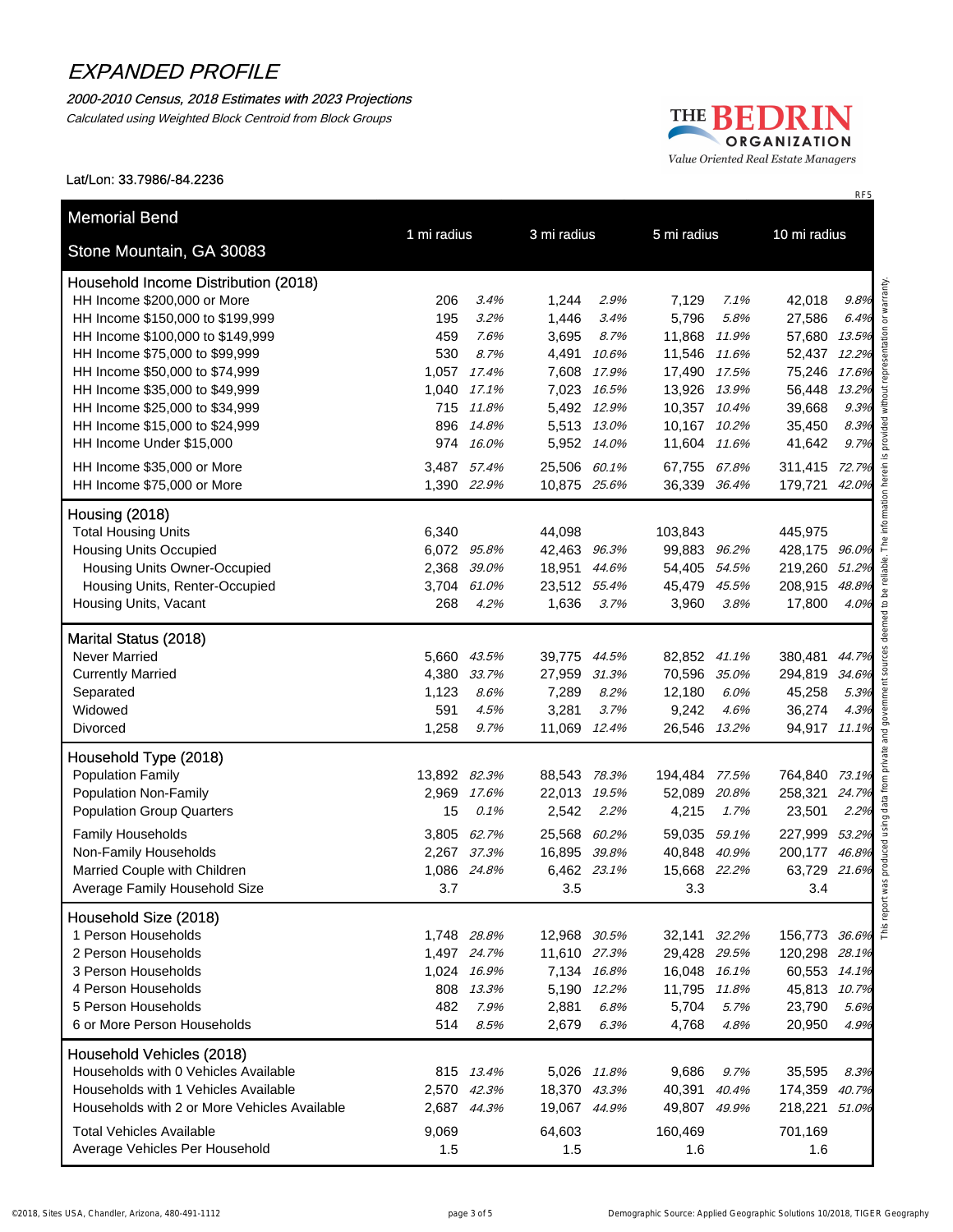#### 2000-2010 Census, 2018 Estimates with 2023 Projections

Calculated using Weighted Block Centroid from Block Groups



#### Lat/Lon: 33.7986/-84.2236

| Labor Force (2018)                                        |                            |                            |                              |       |                              |                       |                            |                                                                                  |
|-----------------------------------------------------------|----------------------------|----------------------------|------------------------------|-------|------------------------------|-----------------------|----------------------------|----------------------------------------------------------------------------------|
| Estimated Labor Population Age 16 Years or Over           | 12,822                     |                            | 88,141                       |       | 198,698                      |                       | 840,859                    |                                                                                  |
| <b>Estimated Civilian Employed</b>                        | 7,572                      | 59.1%                      | 55,587 63.1%                 |       | 126,132                      | 63.5%                 | 571,476                    | 68.0%                                                                            |
| <b>Estimated Civilian Unemployed</b>                      | 405                        | 3.2%                       | 3,265                        | 3.7%  | 6,098                        | 3.1%                  | 21,391                     | 2.5%                                                                             |
| <b>Estimated in Armed Forces</b>                          |                            |                            | 62                           | 0.1%  | 96                           | $\tilde{\phantom{a}}$ | 858                        | 0.1%                                                                             |
| <b>Estimated Not in Labor Force</b>                       | 4,845                      | 37.8%                      | 29,227                       | 33.2% | 66,371                       | 33.4%                 | 247,135 29.4%              |                                                                                  |
| <b>Unemployment Rate</b>                                  | 3.2%                       |                            | 3.7%                         |       | 3.1%                         |                       | 2.5%                       |                                                                                  |
| Occupation (2015)                                         |                            |                            |                              |       |                              |                       |                            |                                                                                  |
| Occupation: Population Age 16 Years or Over               | 7,544                      |                            | 55,615                       |       | 126,143                      |                       | 571,535                    |                                                                                  |
| Management, Business, Financial Operations                | 929                        | 12.3%                      | 6,868                        | 12.3% | 19,223 15.2%                 |                       | 102,792 18.0%              |                                                                                  |
| Professional, Related                                     | 1,272                      | 16.9%                      | 11,074                       | 19.9% | 34,441                       | 27.3%                 | 148,074 25.9%              |                                                                                  |
| Service                                                   | 1,325                      | 17.6%                      | 10,600                       | 19.1% | 20,501                       | 16.3%                 | 90,717 15.9%               |                                                                                  |
| Sales, Office                                             | 1,751                      | 23.2%                      | 13,791                       | 24.8% | 28,508                       | 22.6%                 | 128,775 22.5%              |                                                                                  |
| Farming, Fishing, Forestry                                | 60                         | 0.8%                       | 194                          | 0.3%  | 314                          | 0.2%                  | 1,136                      | 0.2%                                                                             |
| Construct, Extraction, Maintenance                        | 390                        | 5.2%                       | 3,409                        | 6.1%  | 6,649                        | 5.3%                  | 42,046                     | 7.4%                                                                             |
| Production, Transport Material Moving                     | 1,817                      | 24.1%                      | 9,678 17.4%                  |       | 16,508                       | 13.1%                 | 57,996                     | 10.1%                                                                            |
| <b>White Collar Workers</b><br><b>Blue Collar Workers</b> |                            | 3,952 52.4%<br>3,591 47.6% | 31,734 57.1%<br>23,881 42.9% |       | 82,172 65.1%<br>43,971 34.9% |                       | 379,640<br>191,895 33.6%   | 66.4%                                                                            |
| <b>Consumer Expenditure (2018)</b>                        |                            |                            |                              |       |                              |                       |                            |                                                                                  |
| <b>Total Household Expenditure</b>                        | \$275 M                    |                            | \$2.05 B                     |       | \$5.90 B                     |                       | \$28.5 B                   |                                                                                  |
| <b>Total Non-Retail Expenditure</b>                       | \$142 M 51.7%              |                            | \$1.06 B 51.7%               |       | \$3.09 B 52.3%               |                       | \$15.0 B 52.6%             |                                                                                  |
| <b>Total Retail Expenditure</b>                           | \$133 M                    | 48.3%                      | \$989 M                      | 48.3% | \$2.81 B                     | 47.7%                 | \$13.5 B 47.4%             |                                                                                  |
| Apparel                                                   | \$9.65 M                   | 3.5%                       | \$71.5 M                     | 3.5%  | \$207 M                      | 3.5%                  | \$1.00 B                   | 3.5%                                                                             |
| Contributions                                             | \$11.0 M                   | 4.0%                       | \$82.7 M                     | 4.0%  | \$269 M                      | 4.6%                  | \$1.35 B                   | 4.7%                                                                             |
| Education                                                 | \$9.57 M                   | 3.5%                       | \$71.1 M                     | 3.5%  | \$227 M                      | 3.8%                  | \$1.14 B                   | 4.0%                                                                             |
| Entertainment                                             | \$15.2 M                   | 5.5%                       | \$114 M                      | 5.6%  | \$331 M                      | 5.6%                  | \$1.60 B                   | 5.6%                                                                             |
| Food and Beverages                                        | \$41.4 M                   | 15.1%                      | \$307 M                      | 15.0% | \$860 M                      | 14.6%                 | \$4.11 B                   | 14.4%                                                                            |
| Furnishings and Equipment                                 | \$9.05 M                   | 3.3%                       | \$68.1 M                     | 3.3%  | \$203 M                      | 3.4%                  | \$993 M                    | 3.5%                                                                             |
| Gifts                                                     | \$6.34 M                   | 2.3%                       | \$47.8 M                     | 2.3%  | \$150 M                      | 2.5%                  | \$746 M                    | 2.6%                                                                             |
| <b>Health Care</b>                                        | \$22.7 M                   | 8.2%                       | \$169 M                      | 8.2%  | \$467 M                      | 7.9%                  | \$2.21 B                   | 7.8%                                                                             |
| <b>Household Operations</b>                               | \$7.46 M                   | 2.7%                       | \$55.8 M                     | 2.7%  | \$172 M                      | 2.9%                  | \$850 M                    | 3.0%                                                                             |
| Miscellaneous Expenses                                    | \$4.13 M                   | 1.5%                       | \$30.7 M                     | 1.5%  | \$86.4 M                     | 1.5%                  | \$414 M                    | 1.5%                                                                             |
| <b>Personal Care</b>                                      | \$3.59 M                   | 1.3%                       | \$26.7 M                     | 1.3%  | \$76.5 M                     | 1.3%                  | \$368 M                    | 1.3%                                                                             |
| Personal Insurance                                        | \$1.92 M                   | 0.7%                       | \$14.4 M                     | 0.7%  | \$44.9 M                     | 0.8%                  | \$223 M                    | 0.8%                                                                             |
| Reading                                                   | \$603K                     | 0.2%                       | \$4.51 M                     | 0.2%  | \$13.1 M                     | 0.2%                  | \$63.6 M                   | 0.2%                                                                             |
| Shelter                                                   | \$56.5 M 20.5%             |                            | \$420 M 20.5%                |       | \$1.22 B 20.6%               |                       | \$5.88 B 20.7%             | $0.2\%$<br>$\frac{1}{2}$<br>$0.7\%$<br>$\frac{1}{2}$<br>$0.6\%$<br>$\frac{1}{2}$ |
| Tobacco                                                   | \$1.87 M                   | 0.7%                       | \$13.7 M                     | 0.7%  | \$35.3 M                     | 0.6%                  | \$162 M                    |                                                                                  |
| Transportation<br><b>Utilities</b>                        | \$52.4 M 19.0%<br>\$21.7 M | 7.9%                       | \$390 M 19.1%<br>\$160 M     | 7.8%  | \$1.10 B 18.7%<br>\$439 M    | 7.4%                  | \$5.27 B 18.5%<br>\$2.09 B | 7.3%                                                                             |
| <b>Educational Attainment (2018)</b>                      |                            |                            |                              |       |                              |                       |                            |                                                                                  |
| Adult Population Age 25 Years or Over                     | 10,828                     |                            | 74,700                       |       | 171,965                      |                       | 714,123                    |                                                                                  |
| Elementary (Grade Level 0 to 8)                           |                            | 1,427 13.2%                | 5,815                        | 7.8%  | 8,574                        | 5.0%                  | 37,981                     | 5.3%                                                                             |
| Some High School (Grade Level 9 to 11)                    |                            | 1,150 10.6%                | 5,993                        | 8.0%  | 11,334                       | 6.6%                  | 43,551                     | 6.1%                                                                             |
| <b>High School Graduate</b>                               |                            | 2,579 23.8%                | 19,526 26.1%                 |       | 37,901 22.0%                 |                       | 142,518 20.0%              |                                                                                  |
| Some College                                              |                            | 2,080 19.2%                | 15,616 20.9%                 |       | 32,176 18.7%                 |                       | 122,662 17.2%              |                                                                                  |
| Associate Degree Only                                     | 779                        | 7.2%                       | 5,744                        | 7.7%  | 11,858                       | 6.9%                  | 47,616                     | 6.7%                                                                             |
| Bachelor Degree Only                                      | 1,799                      | 16.6%                      | 13,866 18.6%                 |       | 39,468 23.0%                 |                       | 182,835 25.6%              |                                                                                  |
| Graduate Degree                                           | 1,014                      | 9.4%                       | 8,141                        | 10.9% | 30,654 17.8%                 |                       | 136,961 19.2%              |                                                                                  |
|                                                           |                            |                            |                              |       |                              |                       |                            |                                                                                  |

RF5